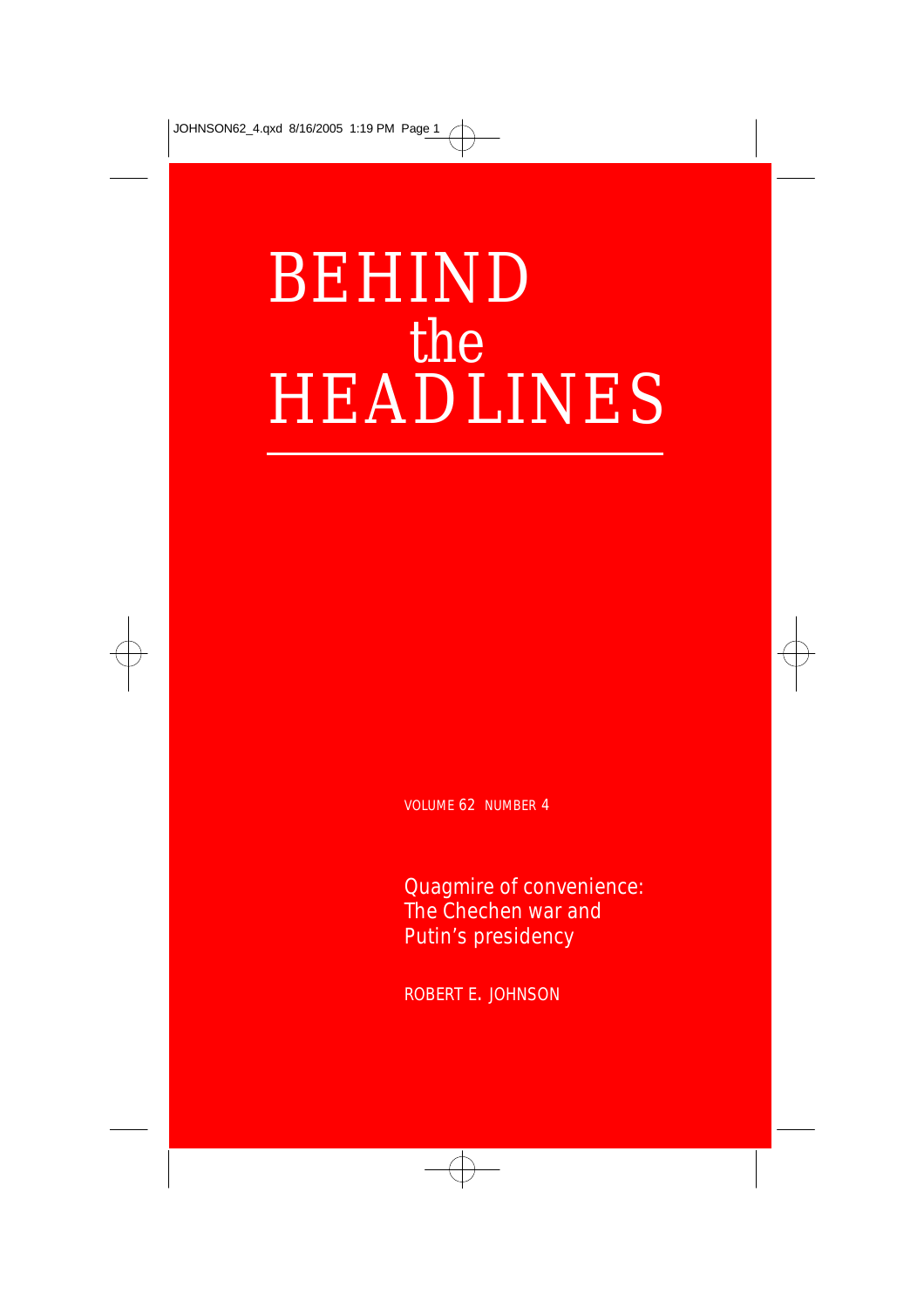Contributions on topical foreign policy, international affairs and global issues should be addressed to: *Behind the Headlines*, CIIA 205 Richmond Street West, Suite 302 Toronto, Canada M5V 1V3 Telephone: 416-977-9000 Facsimile: 416-977-7521 E-mail: mailbox@ciia.org Submissions, submitted by disk or email, with a minimum number of endnotes, must not exceed 7,000 words.

The mission of the Canadian Institute of International Affairs is to promote an understanding of international affairs and Canada's role in a changing world by providing interested Canadians with a non-partisan, nation-wide forum for informed discussion, analysis, and debate. The views expressed in *Behind the Headlines* are those of the authors.

© 2005 Canadian Institute of International Affairs

Published quarterly \$4.95 per single issue \$19.95 per year (Canadian addresses add 7% GST) GST Registration No. 10686 1610 RT

Date of issue – August 2005 ISSN 0005-7983 Publications Mail Registration No. 09880

Editor: Robert Johnstone

We acknowledge the financial support of the Government of Canada through the Publications Assistance Program towards our mailing costs.

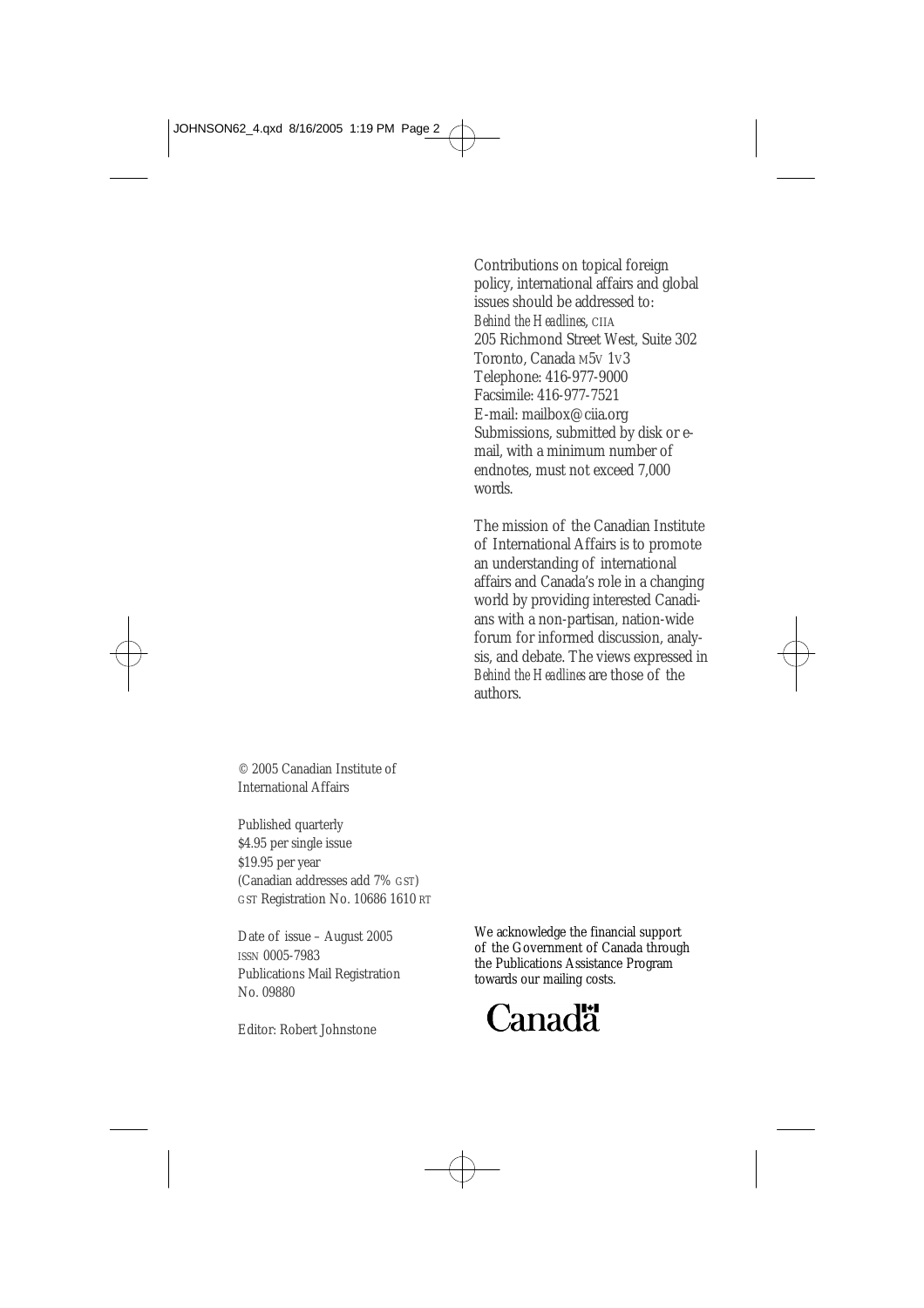Quagmire of convenience: The Chechen war and Putin's presidency

ROBERT E. JOHNSON

Te share your pain," declared Vladimir Putin to George Bush on 12 September 2001. Russians had indeed felt the terrible consequences of terrorism long before the 9/11 attacks. In September 1999, several hundred civilians died in a series of bombings in Moscow and several other cities. But pain and suffering were not all that the two presidents shared. For both, terrorist attacks raised fundamental questions about how their countries should be governed and what should guide their relations with the rest of the world. For both, the response was to wage war on an adversary that was not directly implicated in the terror. Both wars were accompanied by a vigorous assertion of executive power at home as well as by a go-it-alone approach on the international front.

As Bush's presidency has been defined by the war in Iraq, so too has Putin's by the Chechen campaign, which can serve as a lens for examining how he has governed Russia and where he may lead it in the years to come.

#### THE IMPERIAL LEGACY

The war in Chechnya has often been described as a renewal of age-old hostilities. By itself, however, the long and tortured history of Russo-Chechen relations cannot explain the most recent outburst, which is a product of specific decisions and a reflection of broader trends and problems in post-Soviet Eurasia.

Chechnya is a territory of some 15,000 square kilometres—less than three times the size of Prince Edward Island. It is located in the North Caucasus mountain range, a rugged terrain that has isolated its inhabitants from even their closest neighbours. The mountains are home to more than 30 distinct nationalities or ethnic populations, speaking languages that are in most cases mutually incomprehensible (the Chechens and their closest neighbours, the Ingush, are an exception) and unrelated to the larger families of

*Robert E. Johnson is professor of History, University of Toronto, and former director of the Centre for Russian and East European Studies at the Munk Centre for International Studies.*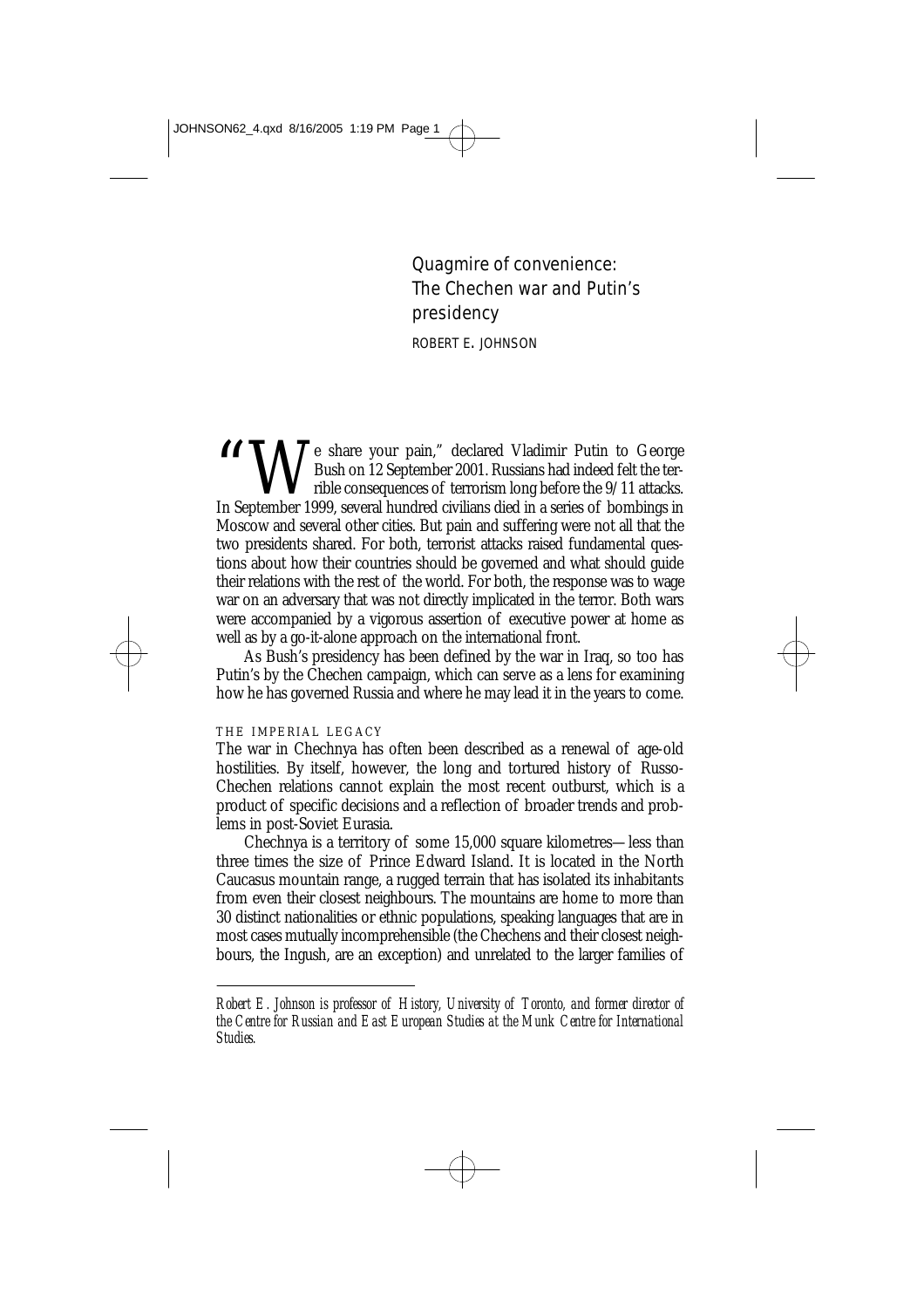languages spoken elsewhere. Archaeological evidence suggests that many of these groups have lived in the region for at least several millennia. Geography has helped them resist external powers who tried to impose their rule: Mongols, Persians, Turks, and, for the past three centuries, the Russian empire and its successors.

In common with other North Caucasians, the Chechens practise Muridism, a branch of the mystical Sufi tradition of Islam. Believers are organized in local brotherhoods, a structure that has meshed well with the clan (*teip*) organization of village life and bolstered resistance to outsiders.

The Russian conquest of these lands began in the 18th century. By the beginning of the 19th century, the Terek basin, north of the mountains, was under firm Russian control, as was Transcaucasia—the region south of the main mountain range, encompassing present-day Georgia, Azerbaijan, and Armenia. But the conquest of the mountainous territory in between was accomplished only through another half century of ferocious warfare. Resistance was led by Imam Shamil, a religious leader whose faith and military prowess united the Islamic peoples of the region and kept the Russians at bay until 1859. Shamil was not a Chechen (he was of Avar nationality), but latter-day Chechen nationalists regard him as their spiritual ancestor.

Shamil's surrender was followed by the flight or expulsion of several hundred thousand Caucasian Muslims to Turkey. Russian officials described this process as "cleansing," and its death toll was high. The deportees were the beginning of a diaspora that today includes significant numbers of Chechens in Turkey, Jordan, and Syria—populations that have been periodically replenished by new waves of refugees. Despite the deportations, uprisings against Russian rule continued on a more local and sporadic basis. The region was placed under military administration, giving considerable latitude to local elites and customs so long as the mountaineers did not offer open resistance.

By the beginning of the 20th century, the lowlands of Chechnya and Ingushetia, near the cities of Grozny and Gudermes, had become an important centre of oil production, accounting for 15 to 20 per cent of the Russian empire's output, second only to the Baku oil fields to the south in Azerbaijan.

The collapse of the Romanov dynasty in 1917 brought four years of savage civil war, a kaleidoscopic conflict in which rivalries of clan, class, nationality, and party produced shifting alliances and unspeakable brutalities. At some points in the struggle, Chechens and their North Caucasian neighbours gave limited support to the Red forces, mainly in reaction against the Great Russian chauvinism of the White Army leadership. The Bolshevik agenda, however, was no more palatable to the mountaineers,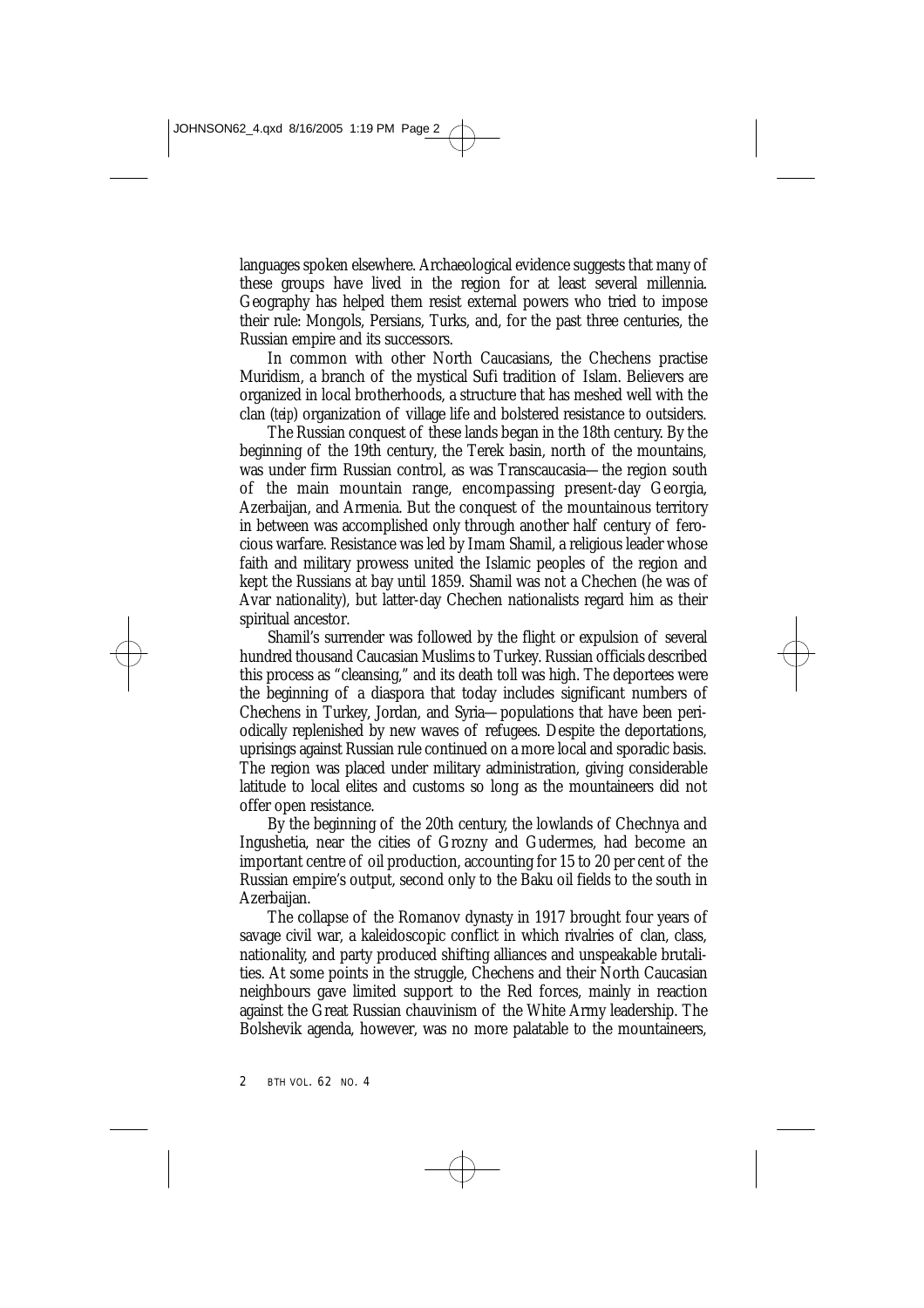who were particularly offended by its atheism and promotion of women's emancipation.

The new Communist regime was heir to a multinational empire, comprising more than a hundred national and ethnic populations, some of them strongly resistant to Soviet rule. To assuage them, Lenin's government adopted a federal form of government that provided at least the appearance of self-determination to its major nationalities. The Russian Soviet Federated Socialist Republic (RSFSR), proclaimed in 1918, and the Union of Soviet Socialist Republics (1922) were both organized in a hierarchy of national divisions: union republics, autonomous republics, autonomous regions, and national areas. These gradations had little significance for much of the Soviet era, but they took on greater importance after 1991.

The republics and national territories were usually defined by their "titular" or majority nationalities, but often they included many different peoples, some with long-standing animosities dividing them. The Chechens were initially combined with a number of other Caucasian nationalities into the Soviet Mountain Republic (1921), which was soon dissolved into separate provinces of the RSFSR. In 1934 the Chechen-Ingush Autonomous Region was established, and three years later it was rechristened an autonomous republic.

Although the system was formally a confederation, effective decision making was concentrated in Moscow. In the 1920s the local units were accorded a certain degree of autonomy, but this was eroded after 1928, when the Stalin regime began its forced-march program of industrialization and agricultural collectivization. In Chechnya, as elsewhere in the USSR, collectivization took an enormous toll in human life and provoked widespread resistance. Nonetheless, the oil and gas fields of Chechnya and Ingushetia remained productive, delivering an estimated flow of 150,000 barrels per day throughout the 1930s.

The Second World War brought new trials to the Caucasus. Hitler's armies made the oil fields of the Caspian basin one of their principal objectives. German forces advanced to within 80 kilometres of the Chechen capital, Grozny, before being driven back. Stalin and his closest advisers believed—on flimsy evidence—that Chechens and other Islamic nationalities were sympathetic to the invaders and planning to collaborate with them. The Soviet leaders resolved to deport the entire Chechen and Ingush populations to Central Asia. (Similar treatment was meted out to Crimean Tatars and several other Islamic groups, as well as to Russian Mennonites and others of German descent.)

On February 23, 1944, all Chechens and Ingush were abruptly ordered to assemble at designated points along railway lines. With at most a few hours' notice, the deportees had little opportunity to gather their possessions or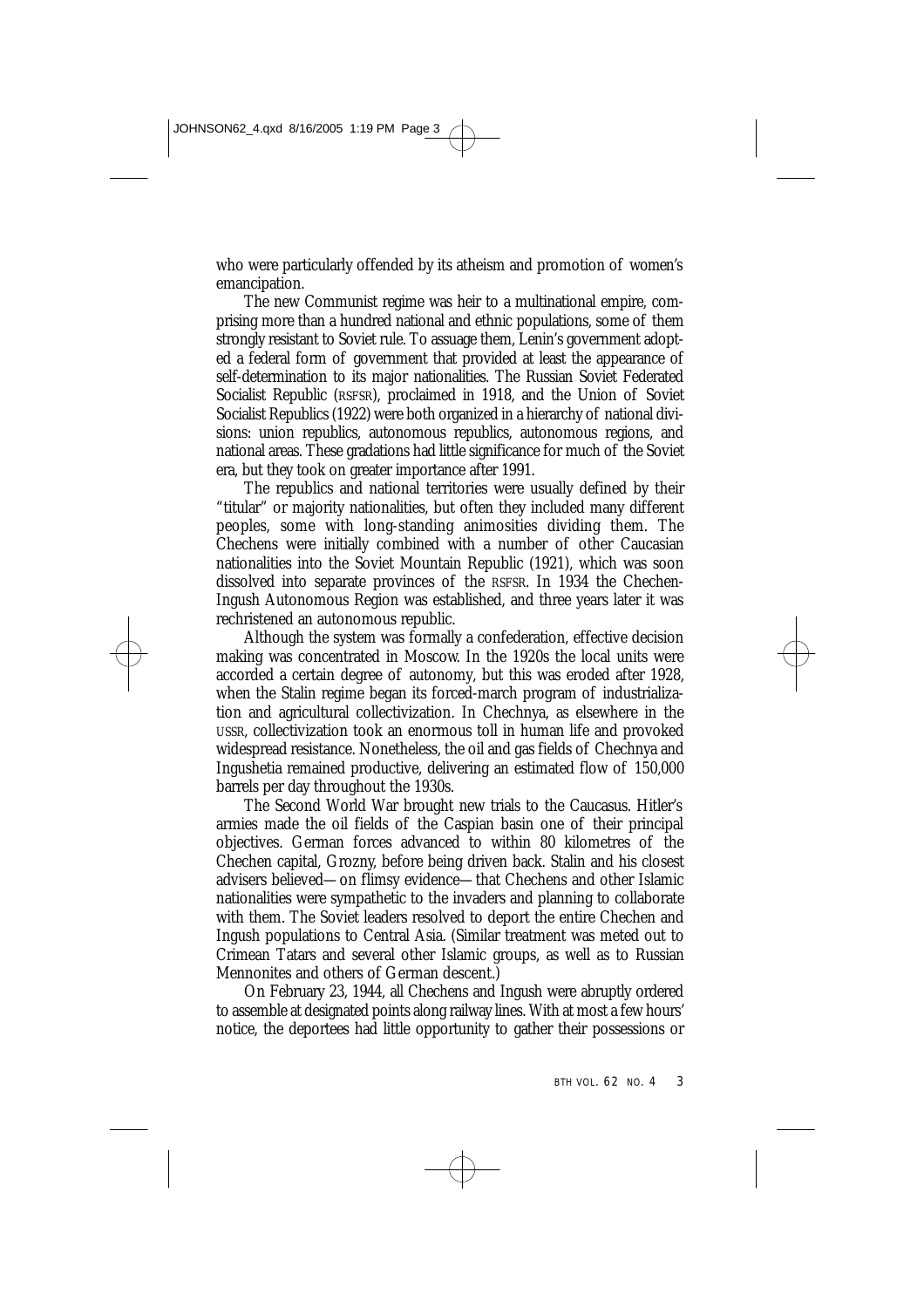prepare for the journey, which ended up lasting several weeks. In total, about half a million men, women, and children were loaded into boxcars and shipped to "special settlements" in remote areas of Kazakhstan and Kyrgyzstan, where housing and other basic amenities were almost nonexistent. The lowest estimates of the death toll from exposure, illness, and malnutrition are in the range of 20 per cent, but some authors have put the mortality rate at 50 per cent or more. Meanwhile the deportees' homes and lands were redistributed to non-Muslims, including Ossetians, Cossacks, and Georgians. Religious shrines, monuments, and other traces of Chechen and Ingush settlement were removed and destroyed.

The Soviet leaders may have supposed that these tactics, similar to those employed against alleged class enemies ("kulaks") during collectivization in the 1930s, would put an end to Chechen recalcitrance. If so, they were mistaken. The ordeal seems to have produced a sense of national unity in the face of shared oppression. Through more than a decade of exile, the Chechens and Ingush continued to demand the restoration of their homeland. In 1957, as part of Nikita Khrushchev's program of de-Stalinization, the Chechen-Ingush Autonomous Republic was reconstituted and the exiles were allowed to return. (Some formerly Ingush territory, however, remained part of the Republic of North Ossetia and has been a source of conflict since 1991.)

Incompletely assimilated to the "really existing socialism" of the Leonid Brezhnev years, a substantial proportion of Chechens and Ingush retained their religious faith and clan loyalties, both of which would assume greater prominence in the post-Soviet era. Chechnya after 1957 did, however, participate in the broader trends of Soviet society, including urbanization, industrialization, and secularization. By the 1980s the population of Grozny was approaching 400,000. The output of the oil and gas fields was lower than in earlier times, but new refineries and pipelines were built, making Chechnya an important juncture for the shipment of oil and gas from fields further south and east. The expanding industrial workforce included large numbers of migrants from European territories of the Russian Republic. Educational opportunities expanded, and a certain proportion of Chechens became assimilated to the Soviet elite. (Noteworthy examples included Air Force General Djokhar Dudaev and Red Army Colonel Aslan Maskhadov, both of whom played prominent roles in Chechnya's independence struggle after 1991.)

## POST-COMMUNIST RUSSIA AND CHECHNYA

The collapse of the USSR began when, as a result of liberalized election rules, nationalist candidates won power in some of the union republics and demanded independence. Mikhail Gorbachev proposed to revise the terms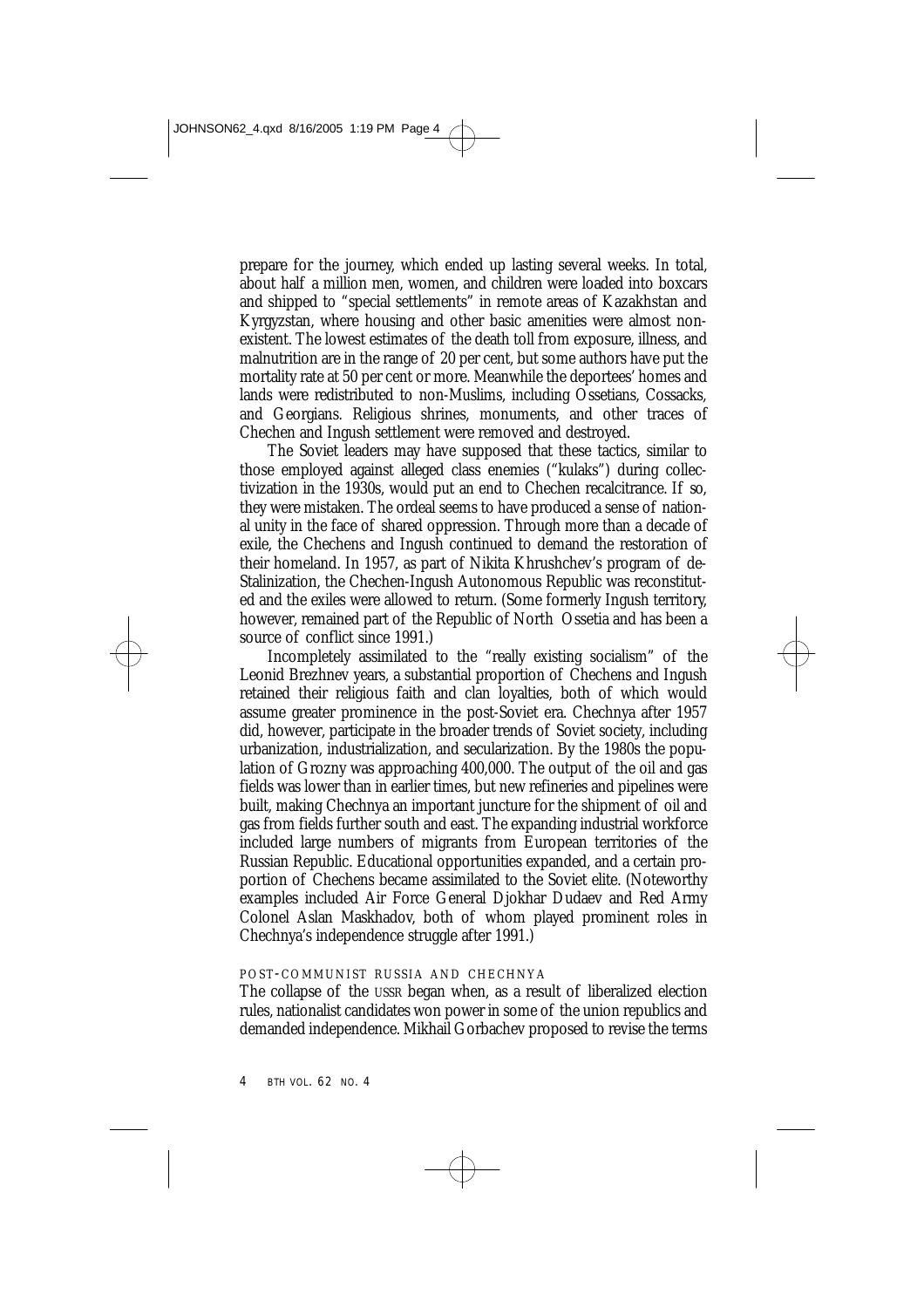of union, and a referendum on his proposals won 78 per cent approval, but the abortive coup of August 1991 destroyed Gorbachev's credibility and prompted more republics to secede. In December of that year, the leaders of the three largest republics—the Russian Federation, Ukraine, and Belarus—signed the Belovezh Forest declaration dissolving the union in favour of the Commonwealth of Independent States.

The departure of the 14 union republics left the Russian Federation, led by President Boris Yeltsin, with approximately three-fourths of the USSR's land mass and just over half its population. With non-Russians accounting for almost 20 per cent of its citizens, the new Russian state also inherited the federal structure of the former USSR, and many of its attendant problems. Leaders of some of the formerly "autonomous" territories (now renamed "republics of the Russian Federation") began pressing for true autonomy or full independence, especially seeking control over natural resources and taxation. Chechnya was at the top of the list, followed by Tatarstan, an oil-rich, predominantly Muslim territory located barely 800 kilometres east of Moscow. Demands for local autonomy were echoed in the regional governments of other Russian territories such as Krasnoyarsk in eastern Siberia, where local elites repeatedly challenged Moscow's authority. Conflicting claims of the federal centre and the regions would remain a source of tension throughout Yeltsin's presidency.

Nationalists in Chechnya saw no reason why their own republic should not follow the same path as the 14 republics. To General Djokhar Dudaev (who, as commander of a Soviet air base in Estonia in the latter 1980s, had direct experience of that republic's campaign for independence) there was no difference at all between Chechnya and the states that had seceded from the USSR. Moscow, however, continued to insist that Chechnya was an integral part of the Russian Federation. It had never held Union Republic status within the USSR—it fell in the more junior category of Autonomous Republic. Disputes over its governance were therefore deemed to be domestic and not international.

Dudaev returned to Chechnya in September 1991, proclaimed independence, and was elected president in a hastily called election. He proved to be something of a warlord, an erratic leader who dealt brutally with opponents. He was accused of ordering troops to open fire on demonstrators in July 1993, and of displaying the severed heads of five of his enemies in a public square on another occasion. Under his rule the country became more lawless. Chechnya's permeable borders allowed drugs, weapons, and contraband to flow freely in and out of Russia, at great profit to criminals (many of them, it seems, Moscow-based).

Dudaev's behaviour did not endear him to Moscow's leaders, but from 1991 to 1994 they found reasons to tolerate or even support him. Much of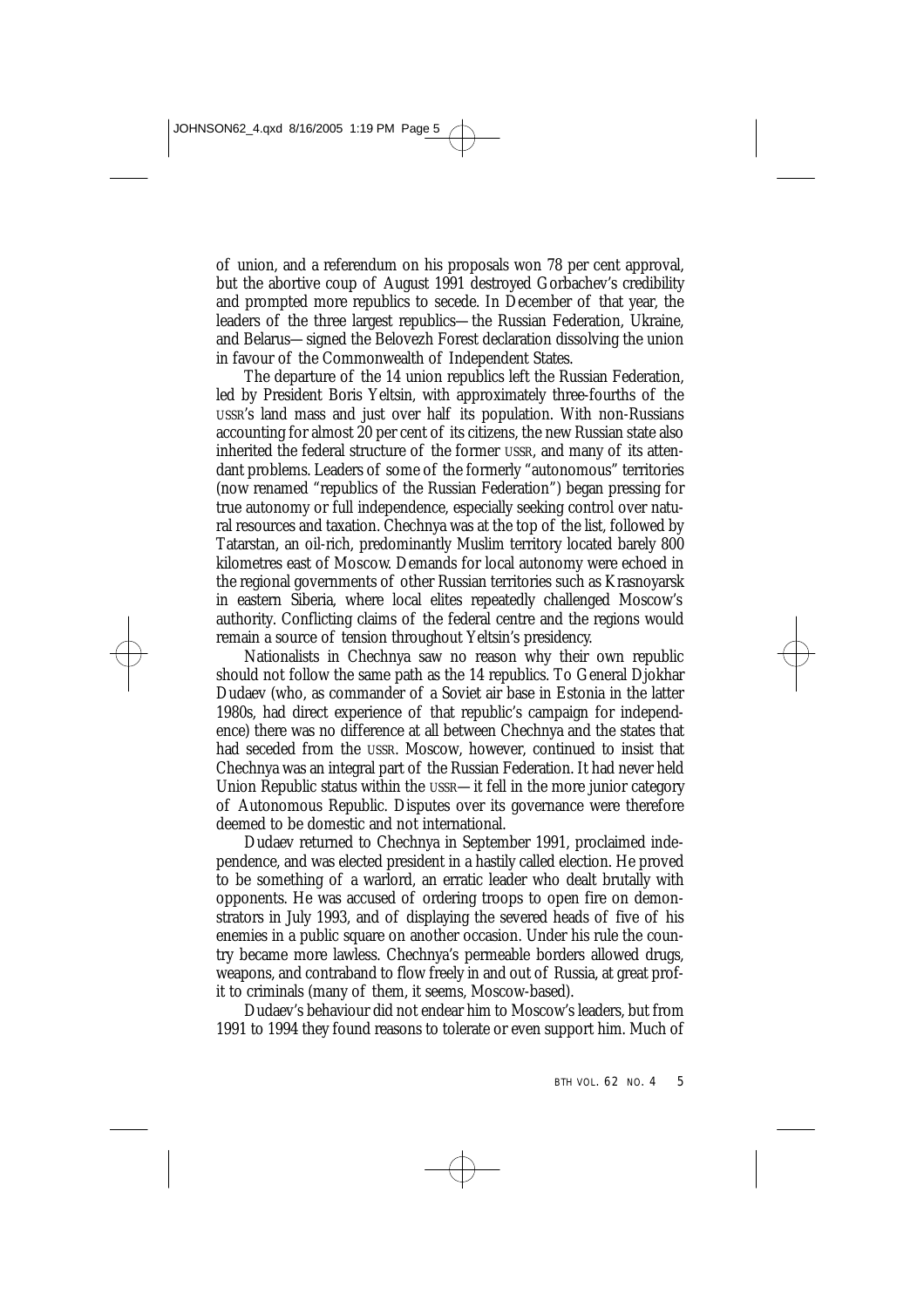their attention was taken up by crises elsewhere in the region: Abkhazia and South Ossetia (both rebelling against the now independent Georgian Republic), Nagorno-Karabakh (contested by Armenia and Azerbaijan), and Tajikistan (infiltrated by Islamist guerrillas from Afghanistan). Ingushetia (which had separated from Chechnya to become a federal republic in its own right) fought a short but nasty war in 1992, seeking restoration of territories transferred to North Ossetia in 1944. Russian armed forces were sent to several of these hot spots as peacekeepers, but critics accused the Russians of stirring up conflict for their own purposes.

Meanwhile, in Moscow, Yeltsin's government was struggling to establish its legitimacy and devise a coherent program of domestic and international policy. Many politicians who had supported Yeltsin during the abortive putsch of August 1991 began to resist his leadership. After a year and a half of confrontation, Yeltsin decided in September 1993 to dissolve the parliament. When, in response to the president's decree, a number of opponents barricaded themselves inside the parliamentary building, Yeltsin ordered troops to retake the building by force. About a hundred people died in the bombardment that followed and many others were arrested.

In the aftermath of this confrontation, Yeltsin proclaimed a new constitution, conferring greater powers on the president and trimming those of the parliament (now renamed the State Duma). This was a victory for the executive branch over the legislature, but it did not resolve tensions between the centre and the periphery. The powers and prerogatives of the country's 89 regional governments (including 21 federated republics) were not clearly defined, as Yeltsin's representatives negotiated separately with leaders of each locality, offering various concessions to secure their cooperation. Within this system of "asymmetrical federalism," local officials continually tested the limits of Moscow's influence, leading Yeltsin himself to warn that Russia could disintegrate "into dozens of separate fiefdoms, all fighting among themselves."

In the end, all but Chechnya signed on to the new constitution. Dudaev had been hinting that he would be willing to come to terms, but negotiators were unable to find an acceptable formula. By early autumn of 1994, Yeltsin's advisers were actively preparing to intervene in Chechnya. Defence Minister Pavel Grachev predicted that Dudaev would be toppled in a matter of days, but his optimism rested on faulty intelligence. Russia's capacity to wage war proved far less than he imagined, and Dudaev, despite his unpopularity, was still able to rally Chechens in defence of their homeland.

In November 1994, the Chechen president easily crushed a two-day putsch, apparently organized by the Russian Federal Counterintelligence Service (FSK). A month later a Russian armed force of almost 40,000 troops advanced into Grozny. Russian tanks quickly penetrated the city but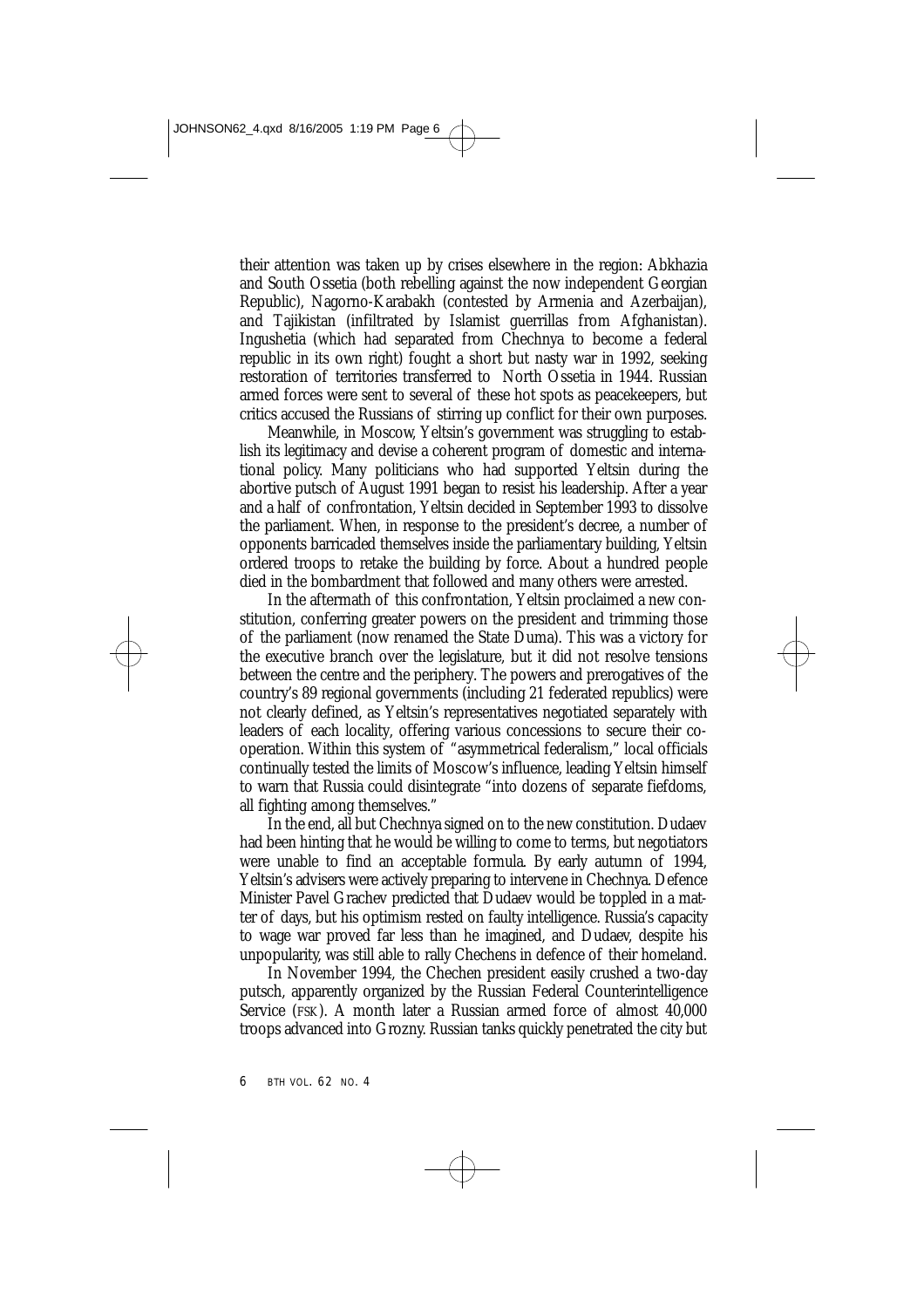found themselves boxed in by guerrilla fighters, who inflicted heavy losses. The Russian forces were able to regroup and take control of the city several weeks later, but at an enormous price. Much of Grozny was reduced to rubble, and civilian casualties—many of them ethnic Russians—were high. The Chechen forces managed an orderly retreat into the mountains.

For two years, under Dudaev's leadership, Chechens waged a Davidand-Goliath struggle against the Russians. The Russian troops, which initially included many poorly trained conscripts, were ineffective in combat. There were persistent reports of incompetent leadership and corruption in the officer corps, and of soldiers selling their weapons on the black market. Eventually the mothers of some conscripts organized an anti-war campaign that included well-publicized visits to the war zone to liberate their sons.

Independent journalists reported widespread human rights abuses, especially by the Russian forces, including mass killings, torture, and indiscriminate attacks on the civilian population. (In January 1996, President Yeltsin's highly respected human rights commissioner, Sergei Kovalev, resigned in protest over Russian conduct in Chechnya, claiming that 25,000 civilians had been killed in Grozny alone.) But even this brutal campaign was unsuccessful in subduing the rebels, who used classic guerrilla tactics of surprise and mobility.

Among the most effective Chechen officers were Aslan Maskhadov, a former colonel of artillery in the Red Army, and Shamil Basaev, a young officer who first came to prominence in 1992, when he led a troop of Chechen volunteers to fight on the side of Russian-supported rebels in Abkhazia. In June 1995, at a moment when the Russians seemed to have gained a decisive advantage over the Chechens, Basaev led a spectacular raid on the Russian town of Budennovsk, more than 60 kilometres outside Chechnya's border. The rebels apparently bribed their way through several military checkpoints, stopping at Budennovsk only because they were running out of money. After overrunning a police station, they seized a large number of hostages whom they threatened to kill unless peace talks were resumed. Negotiations produced a short-lived armistice and gave Basaev and his followers free passage back to Chechnya. The brief peace gave Chechen forces time to regroup, and in the following months they were able to go on the offensive. In March 1996, they carried out a successful strike into the heart of Russian-occupied Grozny. Even the death of President Dudaev (from a Russian missile strike in April 1996) failed to slow the rebels' momentum.

At this point the Russian public was turning against the war and against Yeltsin, whose approval rating fell below 10 per cent. With a presidential election looming, Yeltsin agreed to a ceasefire. He appointed one of his chief electoral rivals, the retired general Alexander Lebed, as director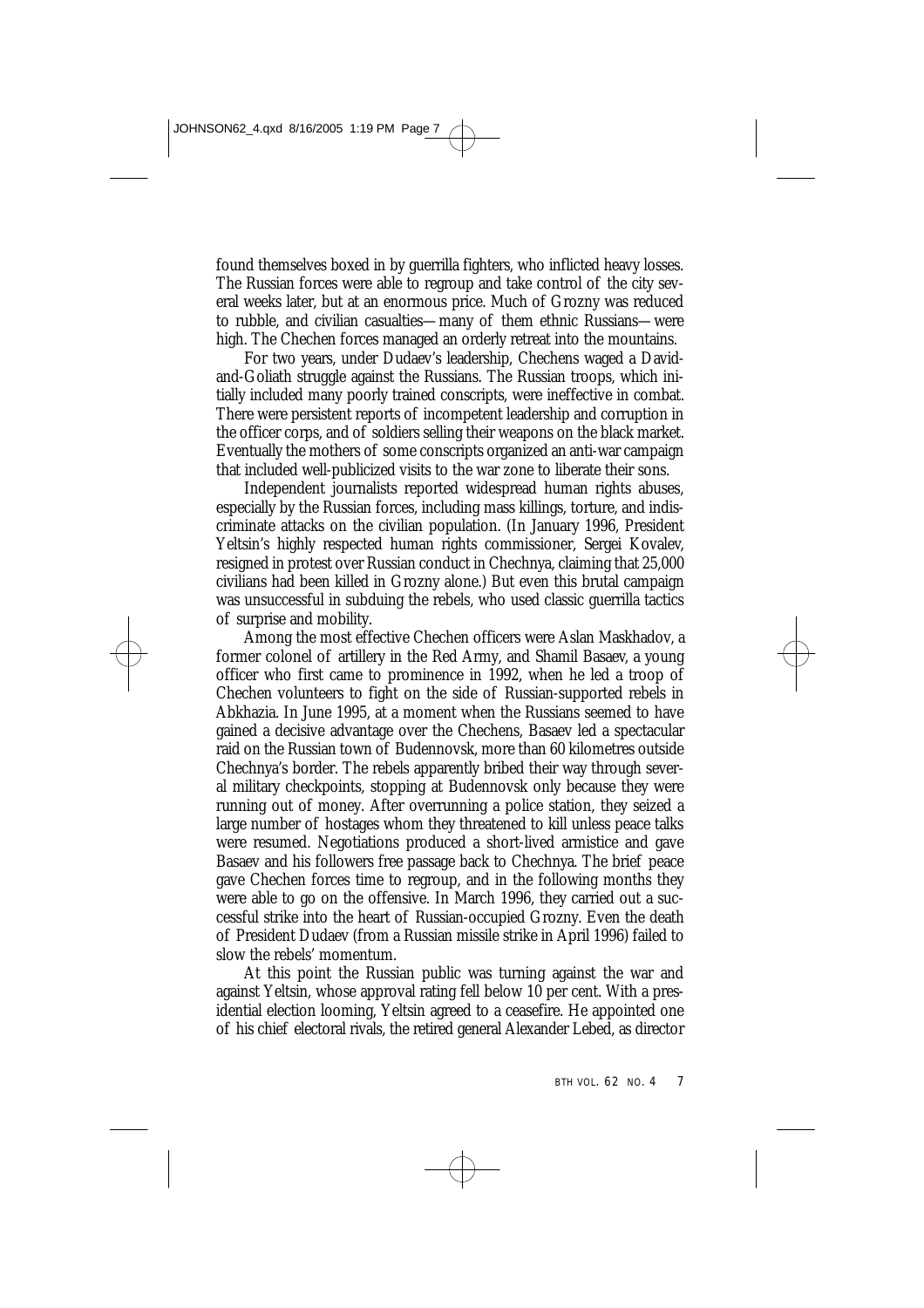of national security, and dismissed a number of senior military advisers including Defence Minister Grachev. The ceasefire ended on the day of Yeltsin's re-election, and within weeks the Chechens launched a new offensive. On August 6, 1996, the day of Yeltsin's inauguration ceremony, they began an assault on Grozny, capturing the city two days later.

Although some members of Yeltsin's government wanted to go on fighting, Lebed was ready to make a change. He flew to the town of Khasavyurt in Dagestan to meet with Maskhadov, who was now commanding the Chechen forces. To the consternation of Russian nationalists and many members of Yeltsin's inner circle, the two reached a peace agreement that provided for a full withdrawal of Russian forces. Chechnya would be self-governing de facto, but the issue of formal independence would be deferred for a period of five years. Lebed's reward for his efforts was dismissal from his post. The flamboyant ex-general went on to win election as governor of Krasnoyarsk province in eastern Siberia, where he died in a helicopter crash in 2002.

In January 1997, Maskhadov was elected president of Chechnya, winning almost two-thirds of the vote, three times as much as his closest rival, Shamil Basaev. Maskhadov's position for the next three years could be compared to that of Yasser Arafat in Palestine. As the elected head of a less-than-independent state, he found himself unable to bridge the gap between his adversary and his own hard-line supporters. The Russians, still smarting from their defeat, had no enthusiasm for the Chechen nationalist agenda. Some favoured continuing negotiations with Maskhadov, but others in the Moscow leadership were girding their loins for a new military confrontation. At the same time the more militant of the Chechens, led by Basaev, accused their president of trading "freedom for cabbage soup.' Basaev, who in earlier years had seemed a religious moderate, now urged a more confrontational course of struggle, seeking to unite the Islamic peoples of the Caucasus into a single, religiously based state.

Maskhadov also proved incapable of maintaining order in Chechnya. Like Arafat, he tried to disassociate his government from illegality and terrorism. His period of rule, however, was marked by numerous kidnappings, robberies, and other criminal acts. The line between political terrorism and banditry was hard to draw, but both flourished, along with official corruption. Moscow, which had pledged financial support for Chechnya's postwar recovery, complained that its contributions were disappearing into private pockets. (Moscow's critics questioned whether aid was ever really sent. They noted that misappropriation of funds could also occur at the donor end of the pipeline.)

In August 1999, Basaev and his followers launched an armed incursion into neighbouring Dagestan, where three fundamentalist enclaves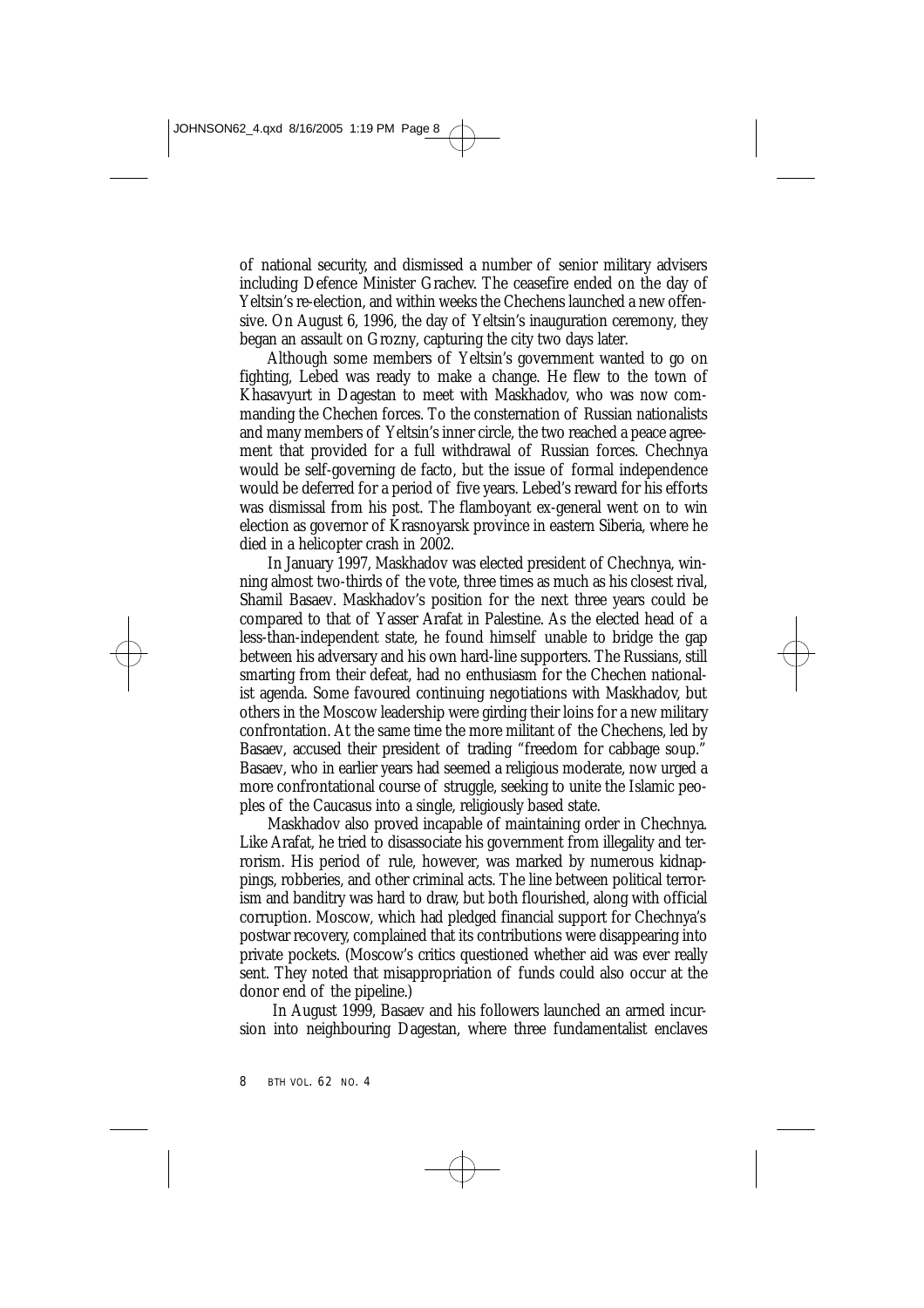were defying republican authority and proclaiming sharia law. A few weeks later bombs exploded in apartment buildings in Moscow and several other cities, killing hundreds of civilians. Public opinion was quick to blame the terrorism on Chechens, though no link to the republic has ever been proven. (In 2001 five Muslim men from the neighbouring Russian republic of Karachaevo-Cherkessia were convicted of planning the bombing. The trial was held some 750 kilometres from Moscow and was closed to journalists.)

These events precipitated drastic changes in Moscow, where Boris Yeltsin's "family" of advisers and oligarchs were already anxiously casting about to find a successor to the ailing and unpopular president. On August 10, Vladimir Putin, head of the Federal Security Service, was appointed prime minister—the fourth to hold that post in 12 months. Putin went on TV to promise that "we will wipe out [the rebels] in their outhouse." Russian armed forces launched an offensive not just in Dagestan but into Chechnya itself. The 1996 agreement was annulled and President Maskhadov was deposed. (Maskhadov, although he condemned the raid and bombings, also opposed the Russian intervention, and he chose to go underground rather than surrender. Until his death in 2005, he continued to denounce terrorism and to call for a negotiated peace.)

As in the 1994–1996 campaign, massive force was deployed against Grozny and other towns, resulting in heavy civilian casualties. Once again the insurgents withdrew into mountainous strongholds, from which they continued a campaign of bombings, assassinations, and guerrilla resistance. Once again Russian troops were accused of human rights violations, as well as looting, extortion, bribe taking, and other forms of corruption and abuse. In contrast to the earlier campaign, however, the Russian forces in Chechnya since 2000 have imposed tighter controls on journalists and human rights observers. (This task was made easier by the Putin government's crackdown on independent television stations and other news media.) As a result the second Chechen campaign has drawn relatively little public criticism in Russia.

Since 2000 the Russians have managed to keep control of the main Chechen cities, but the rebels have continued to wage a war of attrition. Conspiratorial groups—mainly, it seems, followers of Basaev—have gone outside of Chechnya to carry out suicide bombings and spectacular terrorist acts. The seizure of the Dubrovka theatre in Moscow in 2002 and the Beslan school attack in North Ossetia in September 2004 both cost hundreds of lives. Terrorists also managed, in May 2004, to assassinate Akhmad Kadyrov, the Russian-installed president of Chechnya. The Russians, for their part, offered rewards for the killing or capture of the most prominent Chechen oppositionists, making no distinction between the militant Islamist followers of Basaev and supporters of the more moderate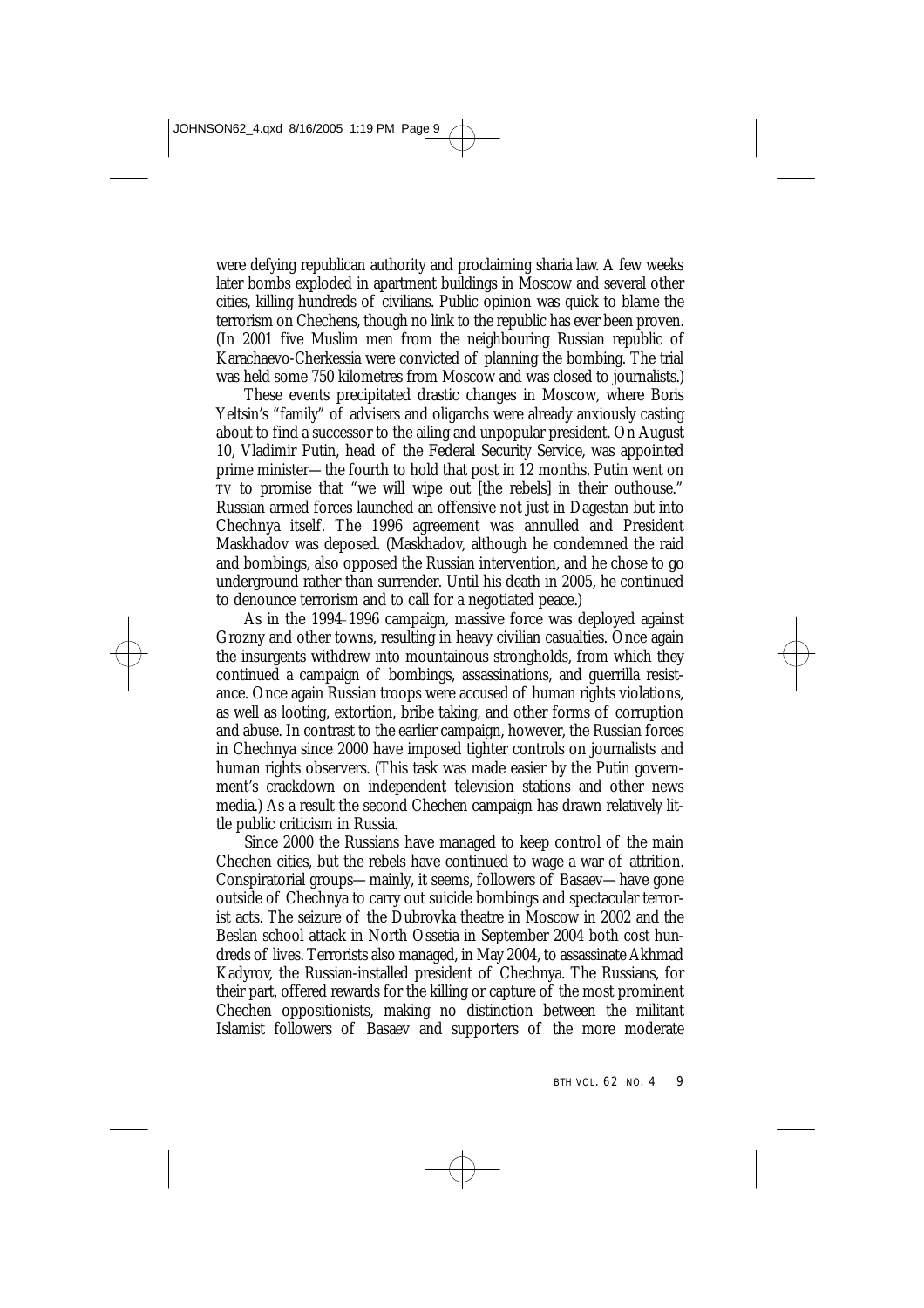Maskhadov, who regularly denounced terrorism and called for peace talks. In March 2005, the ex-president was killed in a bunker not far from Grozny. As of this writing, Basaev remains at large.

## EVALUATING THE RESULTS AND PROSPECTS

As it is in all wars, the death toll of the two Chechen campaigns is a contentious subject. Russian army sources claim they lost just under 4,000 soldiers from 1994 to 1996, and almost 5,000 from 1999 to 2004. These figures, however, do not include those missing in action and are probably incomplete in other ways. Official Russian sources estimate civilian casualties in the low thousands, but independent groups such as the Moscowbased Memorial Society insist that the real death toll is much higher: 50,000 to 100,000 for 1994–1996 and as many again since 1999. If these figures are close to correct, Chechnya may have lost between 10 and 15 per cent of its entire population. To put these losses into perspective, the numbers of civilian casualties are probably higher and combat deaths several times greater than those of the American war in Iraq, even though Chechnya's population is 5 per cent as large as that of Iraq, and its territory barely 3 per cent as great.

Although the Russian forces have at least nominally re-established control over the breakaway republic, many observers have questioned whether this has really been a victory. One way to measure their accomplishments is to weigh them against the Russian leaders' professed goals and concerns.

#### *The future of Russian federalism*

Putin's government has taken a consistently hard line against Maskhadov and other relative moderates (including a former president of Ingushetia, Ruslan Aushev, who has attempted on several occasions to act as an intermediary between the Russians and his Chechen neighbours). To the president and his advisers, Chechen separatism is an issue not just of terrorism but of governance. One of their strongest arguments against Chechen independence is that it could have a domino effect, precipitating separatist movements in other republics and regions.

At issue is the very definition of "Russia," a state that came into existence over many centuries through conquest, coercion, and co-optation of neighbouring tribes and nations. With ethnic divisions all across its territory, this is a state without stable borders, and any effort to separate becomes a challenge to the integrity of the whole. The possibility—however remote it may be—of Tatarstan or any of the other federated republics following Chechnya's lead is a nightmare to Russian policy-makers. Despite abundant evidence to the contrary, Russian nationalists continue to insist that the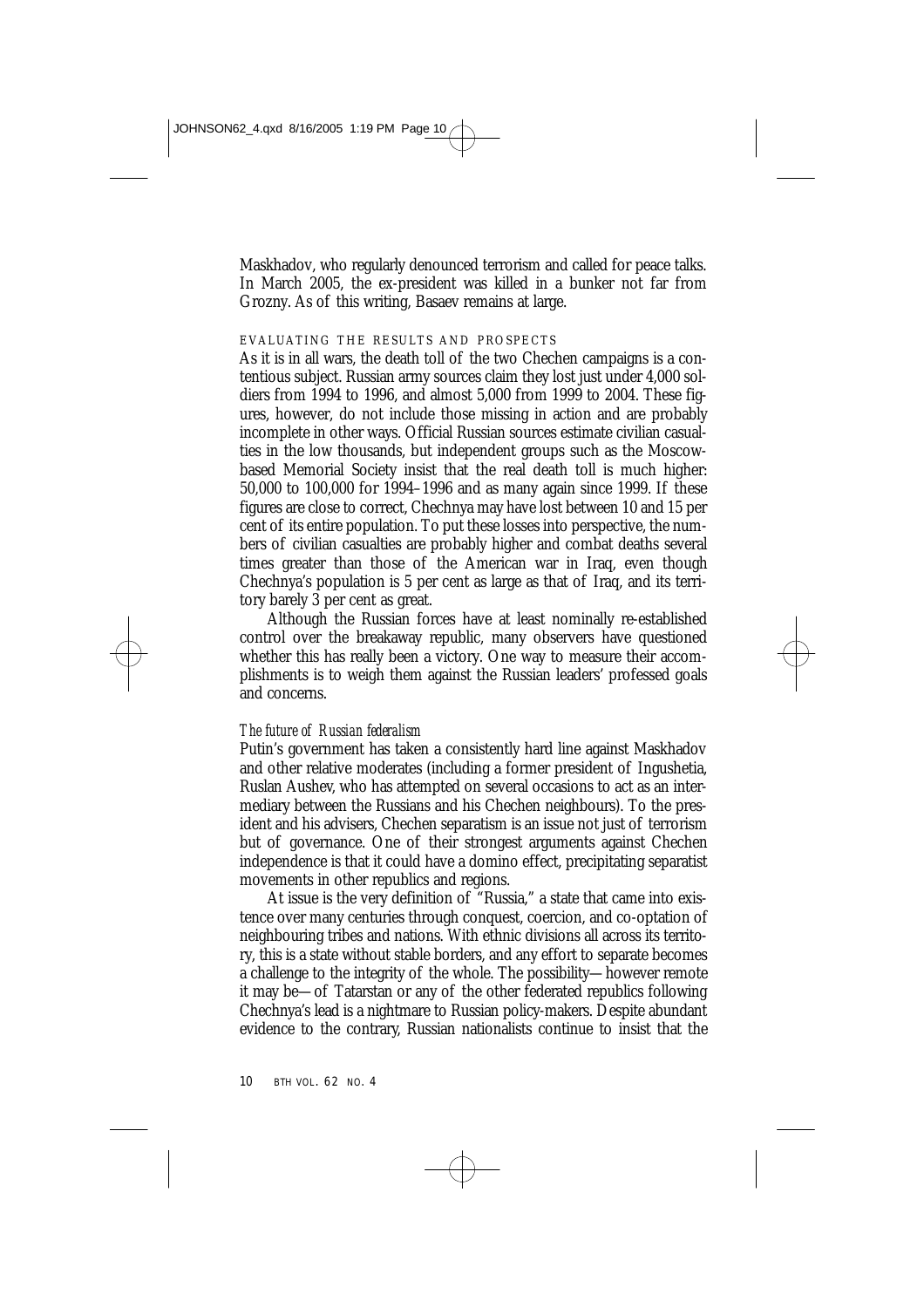Chechens (and all the other affiliated peoples) joined Russia "on the basis of law and the will of the populace of these territories." Separatist initiatives must, by this reasoning, be the work of Russia's enemies.

Putin has aligned himself with the advocates of a powerful and centralized state (*derzhavniki*) and acted vigorously to reverse the flow of power to the regions. In the first months of his presidency, he divided the country into seven districts, each to be governed by an appointed "supergovernor." Five of his seven appointees were officers of the army or the security services. Simultaneously he asserted the power to dismiss regional governors and other locally elected officials. Those officials were also stripped of their seats in the upper chamber of the Russian parliament, the Federation Council.

In 2004, following the hostage taking and bloodbath at the Beslan schoolhouse in North Ossetia, Putin announced that all regional governors were henceforth to be nominated by the central government. Regional legislatures would be allowed to review the president's candidates, but if they twice rejected them, the legislators themselves could be dismissed. The president presented the new procedures as a response to "direct intervention of international terror directed against Russia." Critics were more inclined to see this rhetoric as a smokescreen for a different agenda: a unitary and centralized system of government. From their point of view, the two Chechen wars have been an object lesson on the price of separatism, and a pretext for curtailing the autonomy of other territorial units.

# *The "near abroad"*

Moscow's troubles with members of the federation are paralleled in the politics of the now-independent republics of the former USSR. In 1991 the union was succeeded by the Commonwealth of Independent States (CIS), consisting of Russia plus most of its former Soviet neighbours. Many Russians assumed that this region would remain a zone of Russian influence, bolstered by close economic and military ties among the members. But Russian efforts to promote regional co-operation were not warmly received. The old Soviet slogan of "friendship of peoples" was regarded ironically in many of the republics, and post-Soviet Russians were suspected of trying to maintain or restore hegemony over their neighbours. As a result, only five states accepted Russia's proposal for a collective security treaty (1993), and it proved ineffectual when unrest erupted in Tajikistan. In 1997, four other CIS states—Georgia, Ukraine, Azerbaijan, and Moldova—formed GUAM, a "political, economic, and strategic alliance" for regional security that bypassed Russia altogether. In 1999, at a summit held in Washington, Uzbekistan joined this alignment, which was thenceforth known as GUUAM.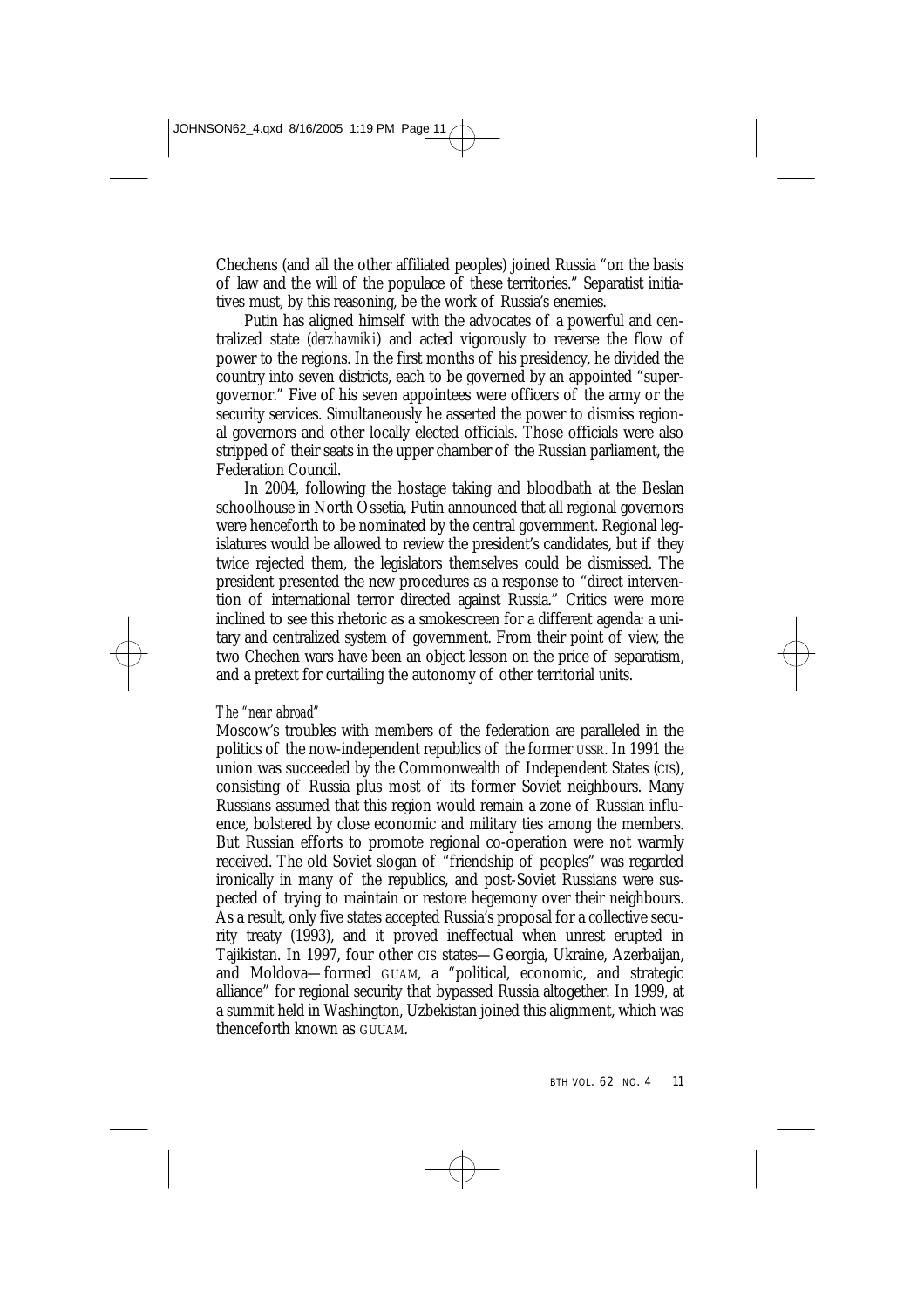The Russian attitude toward the CIS is undoubtedly influenced by nationalism and nostalgia for a lost empire, but post-Soviet Russia has many other reasons to pay close attention to developments in the neighbour states. Many of the problems that arose in Chechnya are also evident in the wider region:

- Long and permeable borders allow people and goods (including drugs, weapons, and contraband) to move easily among the republics.
- Crime and civil unrest have flourished in many parts of the region and threaten to spread from one republic into another.
- In the Caucasus and Central Asia, oppositionist movements have taken on a religious cast, shading over to Taliban-style fundamentalism.
- Ethnic and national boundaries among the republics are no clearer l than those within the Russian Federation. As of 1991 an estimated 25 million Russians were living in the other 14 republics, and an even greater number of their inhabitants claimed dual citizenship.
- Trade, especially in the energy sector, is all-important. l

The economic side of this story focuses mainly on oil. Russia is close to surpassing Saudi Arabia as the world's leading exporter of crude oil. Much of the oil and gas that it sells comes from former Soviet republics, especially the three that border the Caspian Sea: Kazakhstan, Turkmenistan, and Azerbaijan. Chechnya has a central place in this industry, not because of its own dwindling resources but because of its location along major pipeline routes. (Chechnya's own oil fields, badly damaged by a decade of warfare, are down to a fraction of their former production.) Stability in Chechnya and the surrounding region is essential to keep the oil flowing and to discourage the oil-rich republics from developing alternative routings that bypass Russia. Putin's government has not been able to prevent construction of an alternative pipeline that links Azerbaijan to Turkey without crossing Russian territory. But Russia's Chechen policy is of a piece with its other efforts to control the petrochemical industry, including the prosecution of the oil magnate Mikhail Khodorkovsky and the dismantling of his powerful company, Yukos. (One of Khodorkovsky's sins was to begin independent negotiations for a pipeline from Kazakhstan into China.)

Moscow's quest for stability has led it to prop up authoritarian rulers in the Central Asian republics, and in this respect Putin's government has followed the policies of its predecessor. It cannot intervene as directly in these states as it can in Chechnya or other parts of the Russian Federation, but it has provided weapons and troops whenever the Central Asian states seem threatened. It also maintains bases throughout the region. These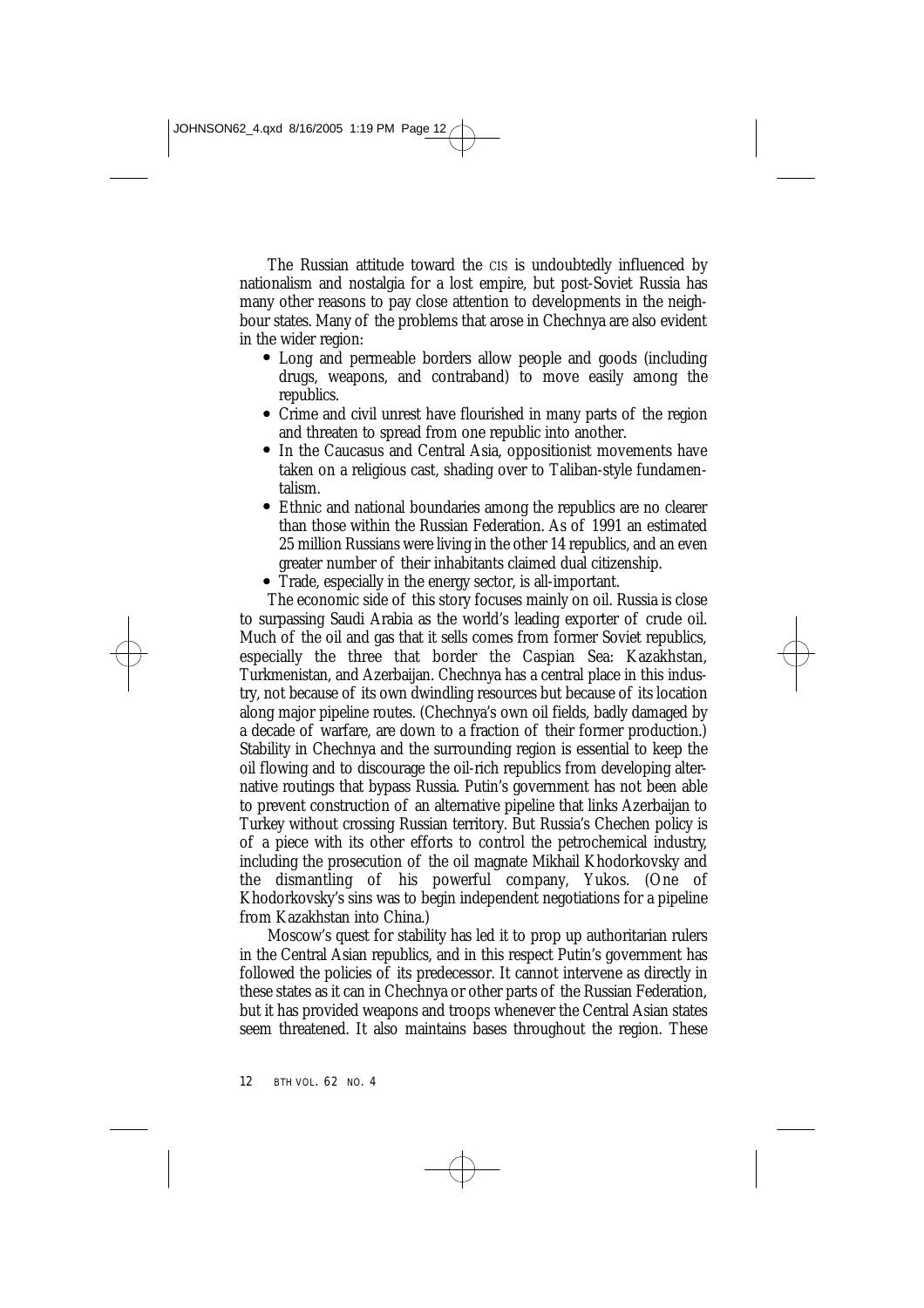states—all of which have predominantly Muslim populations—are ruled by military strongmen, several of whom first came to power in Soviet times. These regimes are notorious for human rights abuses and other undemocratic practices, a sour stew of brutality, corruption, and gangster capitalism. Their leaders all face opposition from religiously based groups. Their Islamic populations are diverse, including Sunnis, Shiites, and many individuals whose religious practice lapsed under Communism. So far the diverse oppositionists have shown little sign of forming a common religious front or uniting across national lines. This has not prevented their rulers from blaming all unrest on Islamic agitation or from dismissing all opponents as fundamentalists.

Nationalists in the Duma and some members of Putin's government have been suspicious of any linkages between the former Soviet republics and external powers: NATO or the European Union in the west, Turkey or Iran in the Caspian basin and Caucasus, or China in the east. From this point of view the first Chechen war was not merely a humiliation for Russia but a demonstration of weakness that made neighbouring states more susceptible to foreign entanglements. The Putin government's uncompromising line in Chechnya since 1999 is, in turn, a way of signalling to those states that Moscow is ready to defend its interests (or enforce its wishes) more forcefully than in the Yeltsin years.

#### *Russia and the wider world*

The Russian government seems to be pursuing two mutually contradictory policies in its dealings with external powers: integration and isolation. On the one hand, it wants to be recognized as a significant and active participant in organizations as diverse as the G8, the Organization for Security and Co-operation in Europe (OSCE), and the United Nations. On the other, it seeks to exclude foreign states and international organizations from influence in the territories of the former USSR, and to promote friendly or submissive governments in the neighbouring republics.

In the aftermath of the 9/11 attacks, Russia proclaimed its solidarity with the United States in a worldwide struggle against Islamic terrorism. It supported the US invasion of Afghanistan but not the war in Iraq, and it continues to sell weapons and nuclear material to Iran. It mistrusts the USbacked government of Pervez Musharraf in Pakistan, and its attitude toward American bases in Central Asia is decidedly ambivalent; these were welcomed as part of the campaign against the Taliban, but they also carry the threat of a permanent US presence within the zone of Russia's influence.

The Putin government has broadly supported the OSCE and has cited that organization's 1994 Code of Conduct on Politico-Military Aspects of Security as justification for Russian intervention in Chechnya. OSCE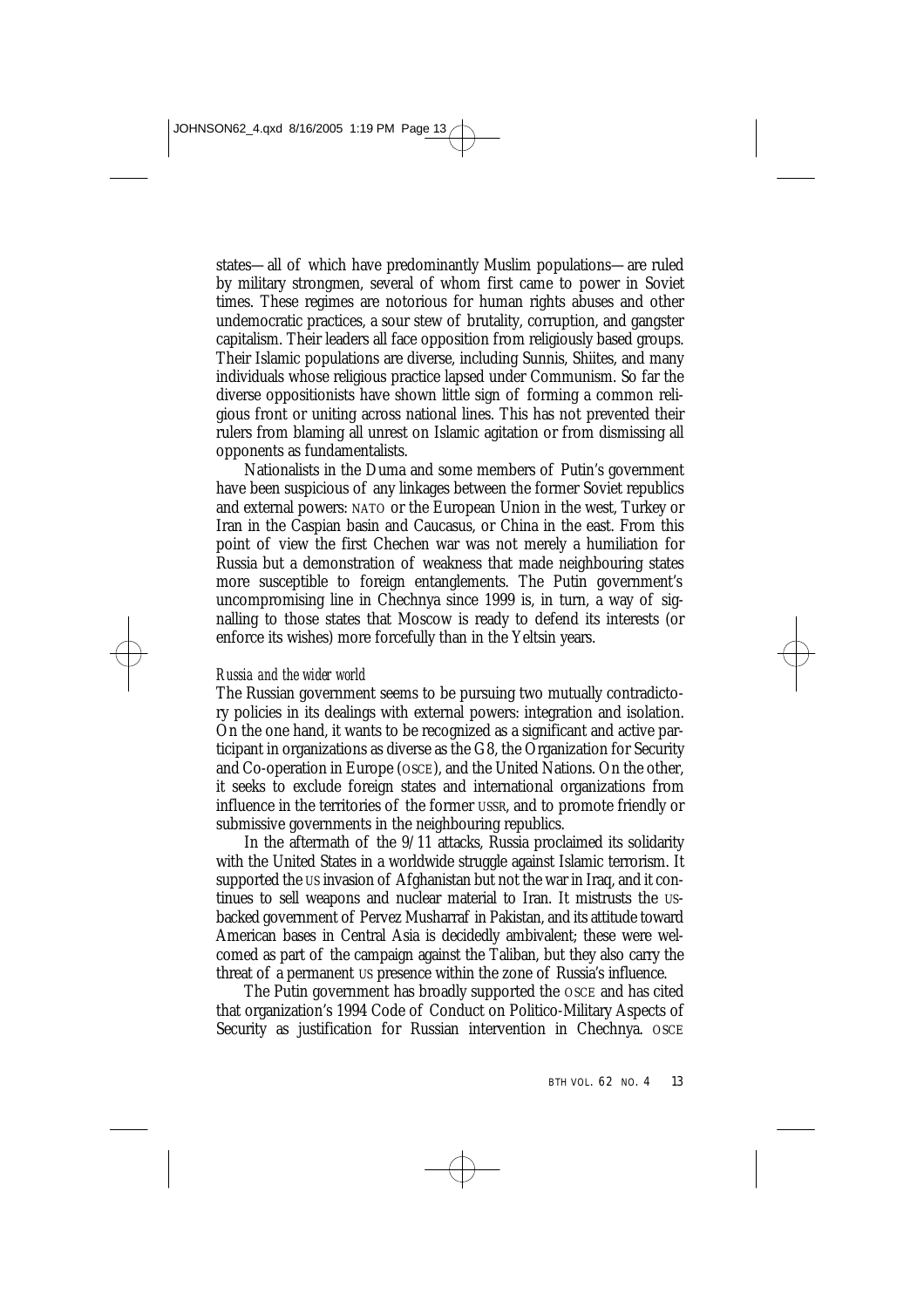observers helped to broker an end to the first Chechen war, and a further OSCE mission was sent there when the second round of warfare began. At the end of 2002, however, Russia refused to extend the mission's mandate, and the OSCE representatives were withdrawn. Russians accuse the OSCE of applying a double standard to human rights issues, exaggerating Russia's faults while ignoring abuses in countries that are more closely aligned with Washington—for example, anti-Russian discrimination in Latvia.

Russian nationalists argue that the west in general and Washington in particular are seeking to weaken Russia by fomenting unrest in the border states. They find evidence of this aim in Washington's enthusiastic support for Georgia's "Rose Revolution" in 2003 and Ukraine's "Orange Revolution" the following year. With respect to Chechnya, they note that the US has given political asylum to Ilyas Akhmadov, the former foreign minister of the Maskhadov government, whom the Russians regard as a terrorist. Washington is also home to the American Committee for Peace in Chechnya, a lobby group headed by prominent neo-conservatives close to the White House. (Officially the Bush administration has had little to say about the Chechen war or its critics. Its attitude toward "international interference" in its own military ventures has not been enthusiastic.)

# *Islamic terrorism*

Although Islam has been an integral part of the Chechens' identity, their campaign for independence did not begin under a religious banner. Terrorism, in the form of bombings, hostage takings, and assassinations, was taken up by the rebels only after several years of warfare. The available evidence indicates that General Dudaev showed little enthusiasm for Islamist slogans in the early 1990s. Only after Russian troops advanced into Chechnya did he begin to cast the struggle in religious terms, establishing sharia courts and turning to clergy for advice. Dudaev's successor, Aslan Maskhadov, was a secular nationalist who resisted calls for establishing an Islamic republic. In November 1999, after hostilities with Russia were again under way, he finally acquiesced to the proclamation of a state based on sharia law, in which full citizenship was to be restricted to Muslims.

Even Shamil Basaev, the most militant of the Chechen leaders, appears to have followed a secular line in the first years of warfare. Journalists in the early 1990s described him as an opponent of religious fundamentalism, but a few years later he took up that cause with a passion. (Not coincidentally, at least 11 of his own relatives were killed in a Russian bombing strike in 1995—the point at which he began to cast the struggle in religious terms.) His change of direction may be a result rather than a cause of the fierce fighting of the past decade.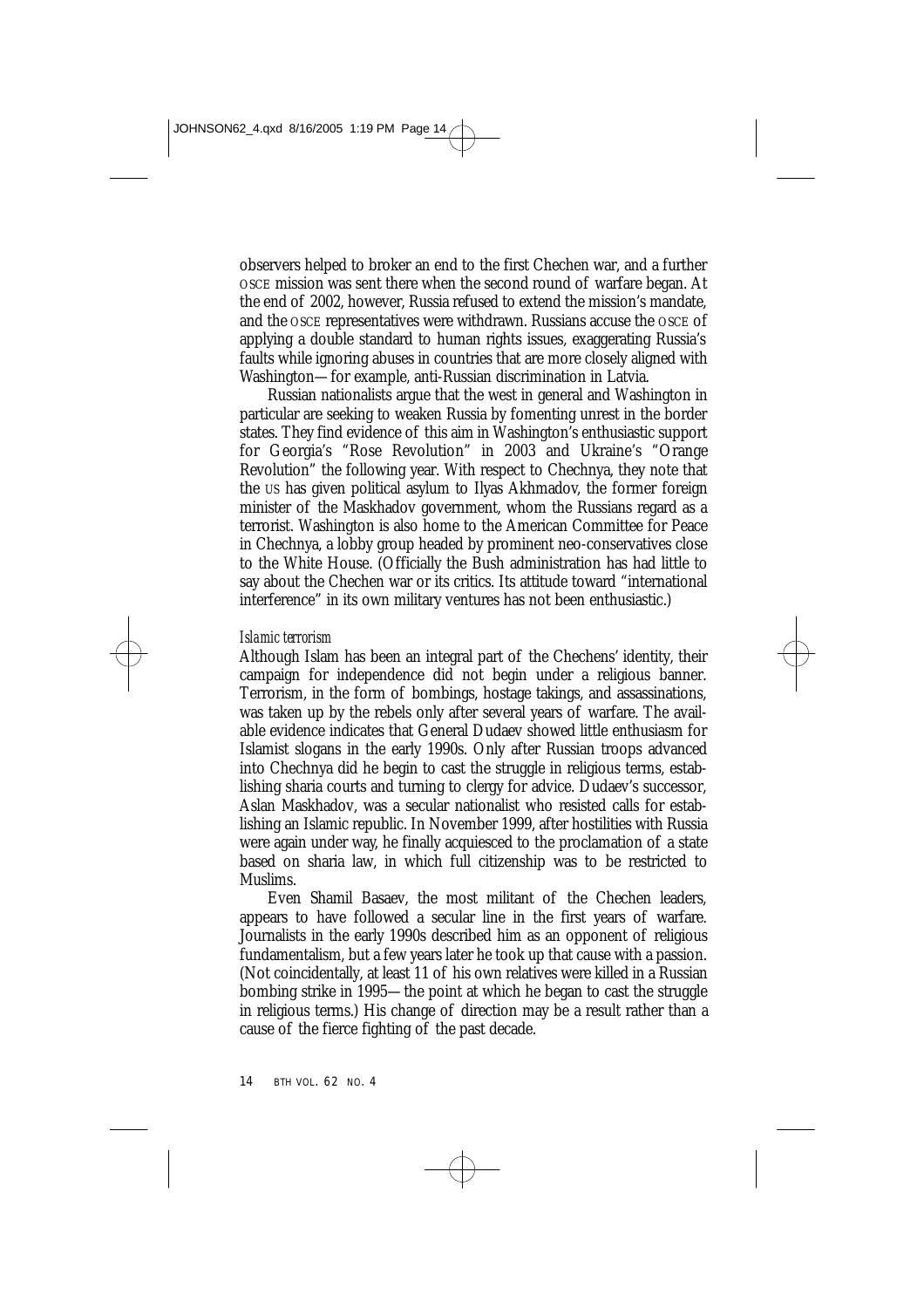"Islamic fundamentalism" is itself an imprecise term. Basaev has called for a holy war to unite all Muslims of the Caucasus, but religious beliefs can divide the mountain peoples as well as unite them. As noted earlier, Chechen Islamic practice is focused on Sufi traditions, which are at variance with the Wahhabist fundamentalism of the Afghan Taliban or Osama bin Laden. (One important example is the veneration of local saints and shrines, over which Chechen Sufis and Wahhabists have clashed.) Basaev has aligned himself with the latter movement, and most analysts assume that he has received material support from Middle Eastern sources. As well, some number of volunteers from Arab countries, such as the guerrilla leader Ibn-ul-Khattab (killed by Russian forces in 2002), enlisted on the Chechen side. How influential these individuals have been and how many Chechens are ready to support Basaev's religious campaign remain open questions.

One Chechen who broke ranks with the rebels was Akhmad Kadyrov, a prominent cleric who was the elected spiritual leader (mufti) of Chechnya. Although he initially supported the call for a jihad against Russia, he condemned Basaev in 1999 and went over to the Russian side. He was appointed head of the post-Maskhadov Russian administration in Chechnya, then elected president in 2003, but he was assassinated a year later.

In appointing Kadyrov, Putin's government seemed to show an awareness of the religious complexities of the region. In other contexts, however, both domestically and internationally, it has relied on cruder stereotypes. Russian authorities including the president made no distinction between Basaev and Maskhadov, blaming the latter for every terrorist act despite his repeated condemnation of terrorism.

Putin's government and the rebels are both acutely aware that the Russian Federation today has an estimated 20 million Muslims in a population just under 150 million. In addition, Muslims are a majority of the population in Azerbaijan and the five independent "stans" of Central Asia. The population of the Islamic regions is growing rapidly while Russia's Slavic population is in demographic decline. The poverty of much of Central Asia has prompted many young people to move north and west in search of employment. (The city of Moscow alone has two million Muslims in its population.) Unfortunately many of these migrants lack the education or experience that might secure them a better life. Often living in poor conditions, they are a highly visible minority which, in present circumstances, has become the object of suspicion and sometimes mistreatment. This ranges from police "profiling" to harassment and brutality from gangs of xenophobic skinheads. Friction between Russians and their Muslim neighbours is increasing in a climate of mutual suspicion.

In its determination to isolate and destroy extremists, the Russian leadership has relied mainly on force, with little attention to the "hearts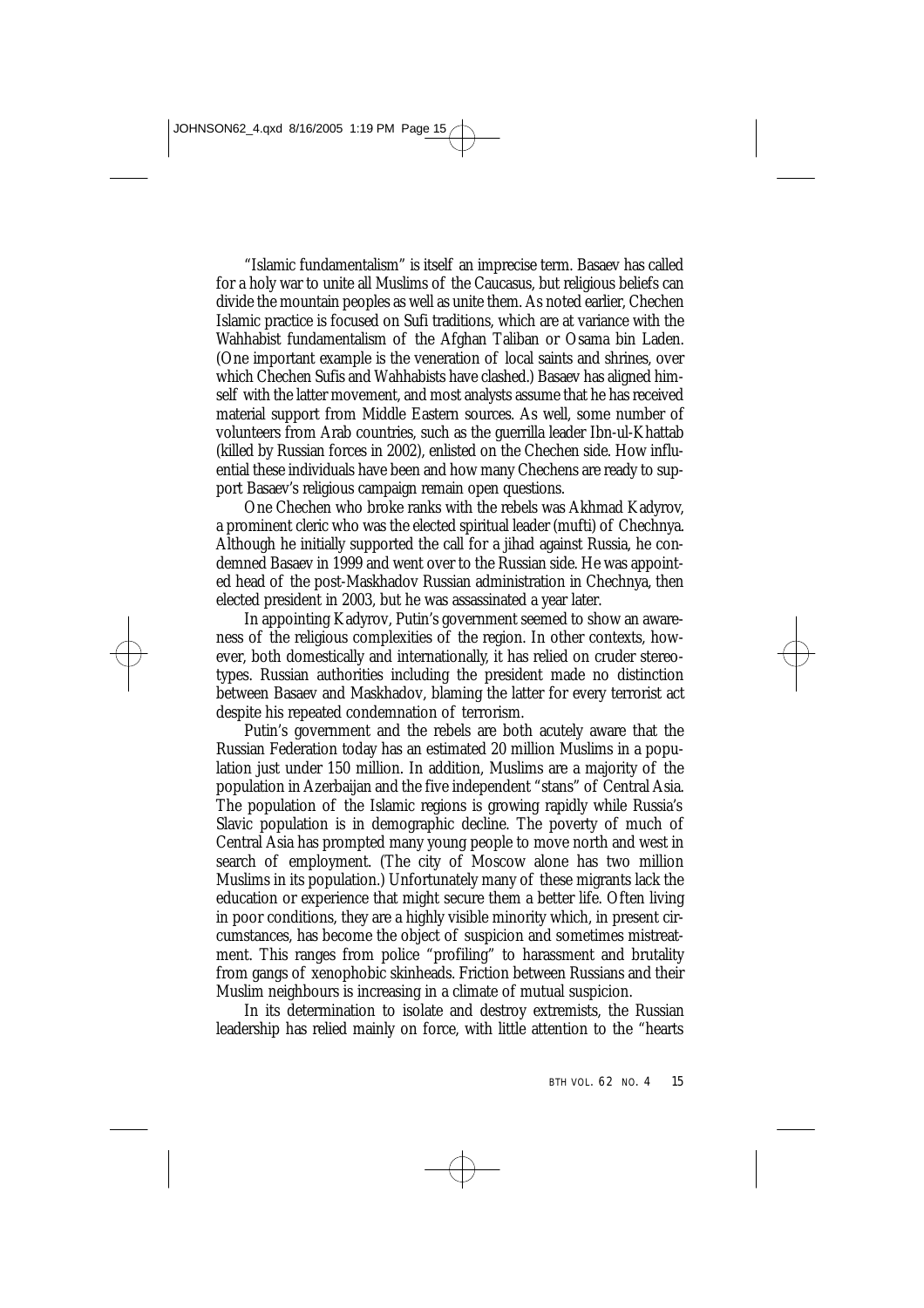and minds" side of the struggle. In imposing or upholding repressive regimes in Chechnya and Central Asia, Moscow runs the same risk that Washington faces in Pakistan or Egypt: resistance to unpopular rulers may coalesce around jihadist leaders, producing a backlash comparable to the Afghan Taliban or Iran's Islamic revolution.

Basaev, on the other hand, seems to be gambling that his enemy's behaviour—in Chechnya and throughout the Caucasus and Central Asia will create new converts to the fundamentalist cause. If Muslim nationalities perceive themselves as targets of "Islamophobia," racist discrimination, and abuse, and the Russians as supporters of crooked and repressive regimes, Basaev's faction may be able to sustain itself and grow, even as the Russian forces hunt down and eliminate the present generation of rebels and terrorists.

# "*… and think of the Empire"*

Anatol Lieven, writing in 1998, described Chechnya as the "tombstone of Russian power." He was not suggesting that the Chechens had destroyed what was left of the Russian empire. Rather, the first Chechen war became a marker of how far post-Soviet Russia had declined. The flaws that the war exposed—corruption, incompetence, weak leadership—did not, as he read them, augur well for Russia's future.

Seven more years have passed, five of them under Vladimir Putin's leadership. During that time Russian forces have re-established firmer control over Chechnya, but by most accounts the flaws that Lieven underscored are still abundant. Guerrilla resistance continues, and it seems a safe assumption that the rebels enjoy at least passive support from much of the Chechen population. Economic and social life in the region is still chaotic and criminalized, and reconstruction from 10 years of warfare is barely under way.

If the war had been only about Chechnya, the outcome could hardly be called a victory. But it was also about Russia: its cohesion as a state, its relations with its neighbours and the wider world, the credibility of its leaders.

Here Putin and the Russian hard-liners have achieved at least part of their agenda. In hanging tough with Chechnya, Moscow has strengthened its authority over the provinces. With less success, it has asserted its preeminence over the former Soviet republics, experiencing major setbacks in Georgia and Ukraine while upholding authoritarianism (and corruption) in Central Asia. Internationally Putin has not built alliances or won many friends, but he has steadfastly upheld Russia's right to set its own course and priorities, with Chechnya serving as a central symbol. And by imposing a military solution—however unsatisfactory it may be—upon Chechnya, Putin has secured a level of popular support among Russians far greater than his predecessor enjoyed.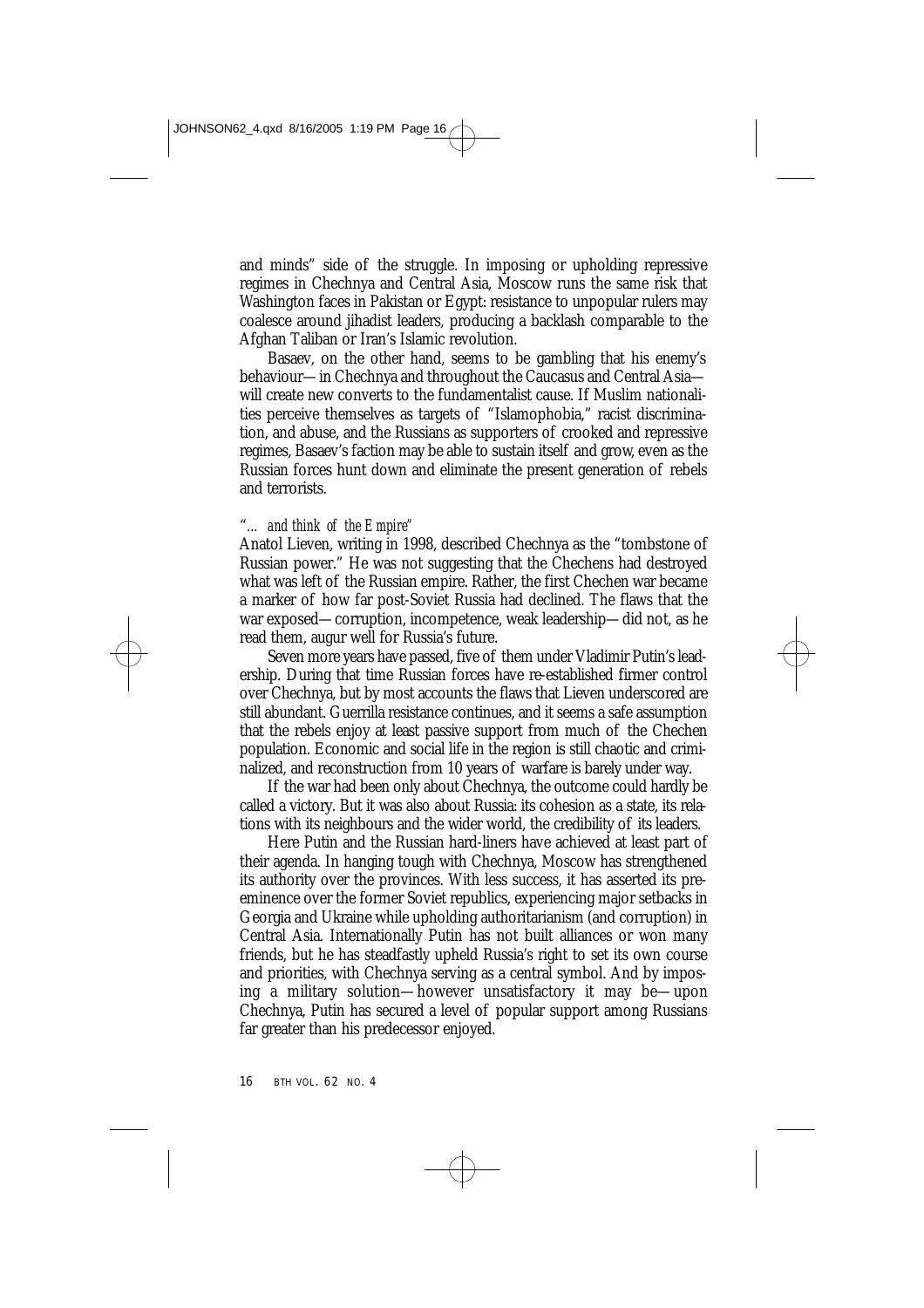On more than one occasion, the Russian president has expressed regret over the passing of the USSR. These statements have distressed foreigners but received wide approval in domestic opinion polls. Much of the Russian public, it seems, is disenchanted with democracy, troubled by economic uncertainties, and receptive to appeals to past glory. In today's constellation of values, order and stability consistently outrank democratic representation or governmental accountability. Nostalgia for the lost empire correlates closely with a desire for strong and effective leadership.

Leadership is what Putin has purportedly supplied in Chechnya, and Russia's citizens have mainly supported his agenda. They are distressed by the ongoing violence and outraged when (as in the Dubrovka and Beslan attacks) it spills beyond the borders of the Chechen Republic. But in contrast to public attitudes during the Yeltsin years, there seems little inclination to question or blame the government over its conduct of the war.

The Chechen crisis has, in effect, given Putin a blank cheque to impose his own version of order, not just in Chechnya but throughout the Russian Federation and much of its post-Soviet hinterland. He has chosen to use this political capital to recreate older patterns of authority, buttress undemocratic neighbours, and weaken the already tenuous foundations of civil society in Russia. Such pressing issues as military reform, economic modernization, and globalization have not been high on his agenda. These choices have enhanced his government's popularity and freedom of action. How well they have served Russia's longer-term interests remains to be seen.